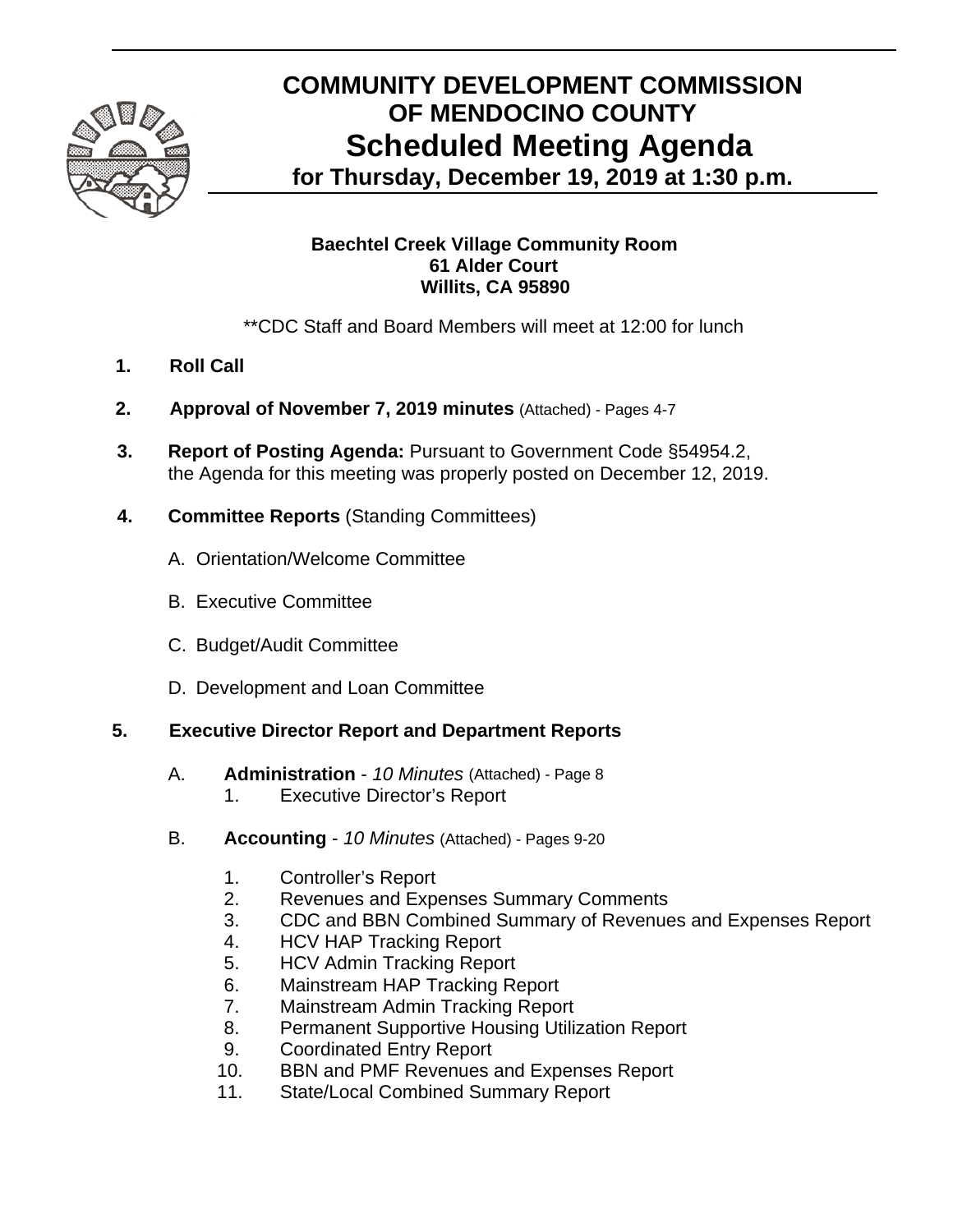- C. **Development and Sustainability** *10 Minutes* (Attached) Pages 21-24
	- 1. Development & Sustainability Department Report
	- 2. Work Orders by Completion Report
- D. Housing *15 Minutes* (Attached) *-* Pages 25-30
	- 1. Housing Manager's Report
	- 2. Housing Quality Standards Report
	- 3. Occupancy Move in/Move out Report
	- 4. TAR Report
- **6. Announcements**  None
- **7. Board Correspondence**  None
- **8. Media/Information**  None
- **9. Unfinished Business**  None
- **10. Board Comments to Staff**
- **11. New Business** *-15 Minutes* 
	- A. Discussion and Possible Action Regarding Resolution 2021-19 Approving the Budget for Fiscal Year 2019/2020 - Pages 31-37
	- B**.** Discussion and Possible Action Regarding Resolution 2022-19 Modification of the Following Chapters to the Housing Choice Voucher Administrative plan, which is a Supporting Document to the Public Housing Annual Plan:

II Completion of Application, Preferences, Determination of Eligibility, and Selection of Families

XXVII 2017 Mainstream Voucher Program - Pages 38-82

- C**.** Discussion and Possible Action Regarding Resolution 2023-19 Approving the Selection of a Section 8 Housing Choice Voucher Project Based Voucher Proposal for Orr Creek Commons - Pages 83-84
- D**.** Discussion and Possible Action Regarding Adoption of Board Meeting and Holiday Schedule for 2020 – Pages 85-86
- E**.** Discussion and Possible Action Regarding Election of Officers for 2020 Page 87